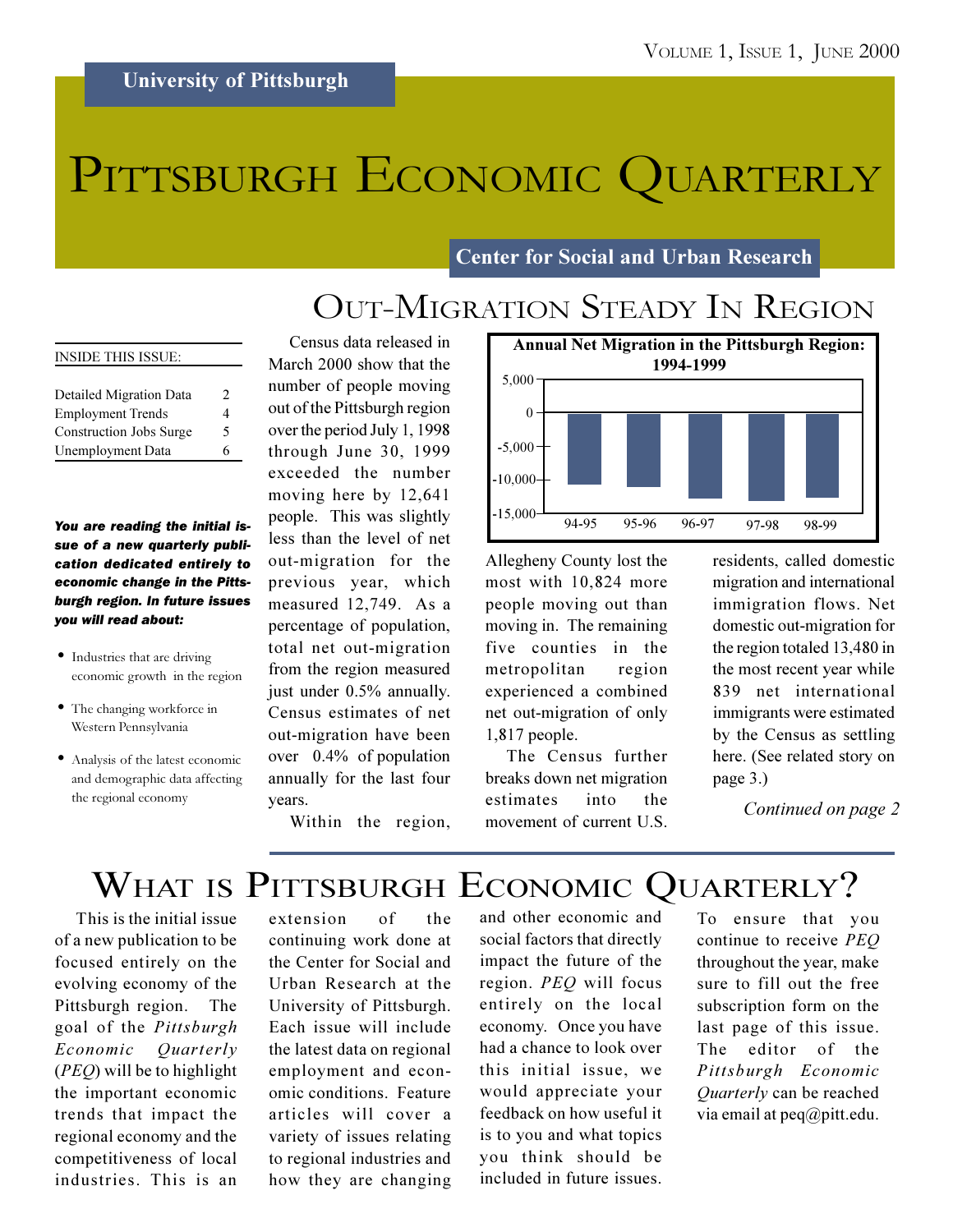| Components of Change in the Pittsburgh Regional Population |        |          |          |           |           |           |           |           |  |  |
|------------------------------------------------------------|--------|----------|----------|-----------|-----------|-----------|-----------|-----------|--|--|
|                                                            | 91-92  | 92-93    | 93-94    | 94-95     | 95-96     | 96-97     | 97-98     | 98-99     |  |  |
| a) Net Domestic Migration                                  | 889    | $-1,213$ | $-8,681$ | $-11,605$ | $-11,938$ | $-13,634$ | $-13,614$ | $-13,480$ |  |  |
| b) International Migration                                 | 1,289  | 939      | 915      | 1,095     | 1,130     | 1,060     | 865       | 839       |  |  |
| c) Births                                                  | 30,547 | 30,150   | 28,881   | 28,514    | 27,262    | 26,639    | 26,359    | 26,659    |  |  |
| d) Deaths                                                  | 26,603 | 27,317   | 27,738   | 27,480    | 27,331    | 28,041    | 27,250    | 27,394    |  |  |
| Total Change (a+b+c-d)                                     | 6,122  | 2,559    | $-6,623$ | $-9,476$  | $-10,877$ | $-13,976$ | $-13,640$ | $-13,376$ |  |  |
| <b>Natural Population Change</b>                           | 3,944  | 2,833    | 1,143    | 1,034     | $-69$     | $-1,402$  | $-891$    | $-735$    |  |  |
| Net Migration $(a+b)$                                      | 2,178  | $-274$   | $-7,766$ | $-10,510$ | $-10,808$ | $-12,574$ | $-12,749$ | $-12,641$ |  |  |

Source: Bureau of the Census

### **OUT-MIGRATION STEADY IN REGION**

#### Continued from page 1

The rate of migration in the Pittsburgh region has experienced significant volatility over the last two decades as both local and national economic conditions have changed.

Out-migration is continuing but at a fraction of the rate of the mid-1980s. At its peak in 1984, the rate of net outmigration from the Pittsburgh region reached 50,000 annually, almost four times the level measured in the latest year.

The current rate of net out-migration is higher than the levels of the first half of the 1990s. Between 1991 and 1995, the level of net out-migration averaged just over 5,000 people per year. There are several factors for the slowdown in migration in the early 1990s. One significant

influence was a slowdown in the national economy during that time. The lower job growth in the national economy decreased the labor demand elsewhere and consequently the incentive for people to move from the region.

The composition of migration from the region has changed significantly

as well in the last 15 years. The economic factors that pushed up local outmigration in the mid-1980s primarily affected younger working age parts of the population. At the same time, there has been and continues to be outmigration of the elderly population in the region, but its rate tends to be

steady in both good times and bad. The result is that the out-migration in 1984 was dominated by working age people. Current outmigration has a significant portion coming from retirees.

Additional details on migration in the United States can be obtained on the web at www.pitt.edu/  $\sim$ ucsur/migration.html



Source: Pittsburgh REMI Model, University Center for Social and Urban Research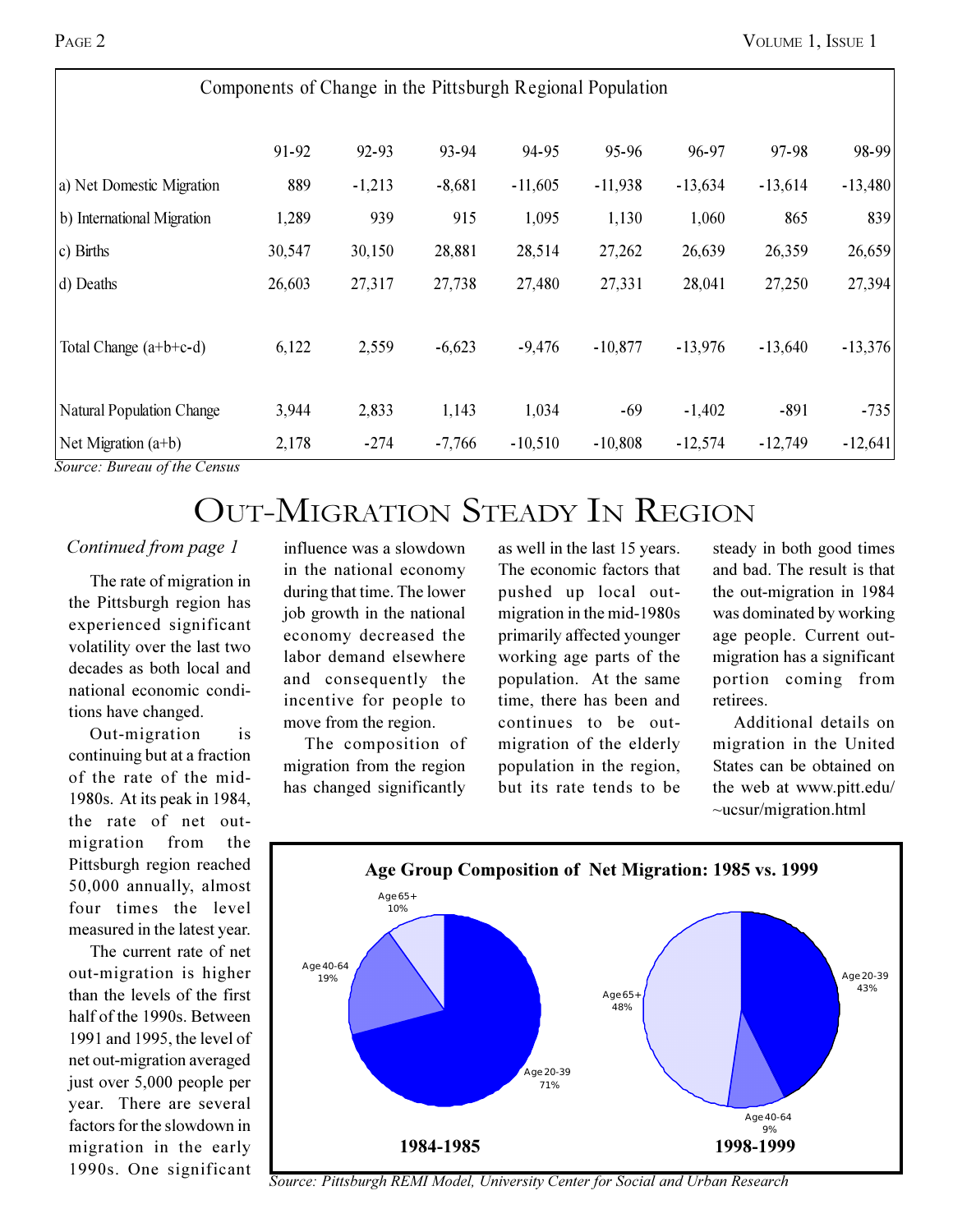### ELDERLY POPULATION CONTINUES TO DECREASE

Recent population estimates released by the Bureau of the Census confirm projections that the elderly population in the Pittsburgh region is continuing to decline. Between July 1, 1998 and June 30, 1999, the size of the population age 65 and older decreased by 3,996 from 417,252 to 413,256 for the six county metropolitan region. This

estimate is consistent with projections by the Pennsylvania State Data Center and the University of Pittsburgh that the overall size of the elderly population peaked in the region between 1995 and 1996.

Only in the last year has the relative rate of decrease in the elderly population exceeded the rate of decline in the under 65 population.

Forecasts show that the elderly population is expected to continue declining until at least 2010. The root causes of this decline are the combined pressures of mortality rates and out-migration of the elderly, which together are exceeding the size of the age cohort turning 65 annually.

The relative size of the elderly population remains

| Pittsburgh Region Population By Age Group 1995-1999 |         |         |         |                                                   |         |  |  |  |  |
|-----------------------------------------------------|---------|---------|---------|---------------------------------------------------|---------|--|--|--|--|
| Age Group                                           | 1995    | 1996    | 1997    | 1998                                              | 1999    |  |  |  |  |
| $65+$                                               | 424,663 | 423,921 | 420,778 | 417,252                                           | 413,256 |  |  |  |  |
| Under 65                                            |         |         |         | 1,961,376 1,949,850 1,938,610 1,927,887 1,918,080 |         |  |  |  |  |

high at over 17.5% of the total population. The relatively large elderly population here is responsible for the extremely low rate of natural population in the region. Local mortality rates are expected to exceed birth rates for several more vears. This will have a dampening effect on population growth for most of the next decade.

There are several impacts that a declining elderly population can be expected to have on the local economy. Overall retirement income flowing into Continued on page 7

Source: Bureau of the Census

### HOW LOW IS INTERNATIONAL MIGRATION?

One of the major components of regional migration comes from the settlement of new international immigrants across the U.S. Census estimates of recent international immigration in the Pittsburgh region have been some of the lowest in the nation. With only 839 net international immigrants measured as settling in the Pittsburgh region be-

tween 1998 and 1999, this translates to less than  $0.04\%$  of the total regional population. This rate is less than almost every other metropolitan region in the country and is a major reason the estimate of regional net migration continues to be negative. While it may not be fair to compare Pittsburgh to the regular ports of entry such as New York,

California, and Texas, the regional rate of international immigration is significantly lower than even comparable Midwest regions, including Cleveland with 1,940 international immigrants between 1998 and 1999, or Columbus with 1,840. These levels do not compare with the rate of international immigration in some of the high-

| growth areas of the coun-    |
|------------------------------|
| try. Atlanta and San Fran-   |
| cisco measured 11,788 and    |
| 17,199 international immi-   |
| grants, respectively, in the |
| same time period.            |
| International immigra-       |

tion can have a significant impact on the total migration rate for a region. Many regions are experiencing net out-migration of current U.S. residents, called domestic net migration by the Census. Pittsburgh's measured net domestic out-migration of 13,480 (or 0.5% of population) compares favorably to Philadelphia, Cleveland, and many other regions. Even Massachusetts, which is considered to be a high technology area, is estimated by the Census to have had net domestic out-migration of

Net Migration July 1, 1998 - June 30,1999 by County Intl Domestic **County Total** Allegheny  $-11,602$ 778  $-10.824$ **Beaver**  $-1,551$  $-3$  $-1,554$ **Butler** 1,196 37 1,233 Fayette  $-425$ 15  $-410$ 3 **Washington**  $-104$  $-101$  $\overline{Q}$  $-985$ Westmoreland  $-994$ 839  $-13,480$  $-12,641$ **Total Pittsburgh Region:** 

Source: Bureau of the Census

PAGE 3

Continued on page 6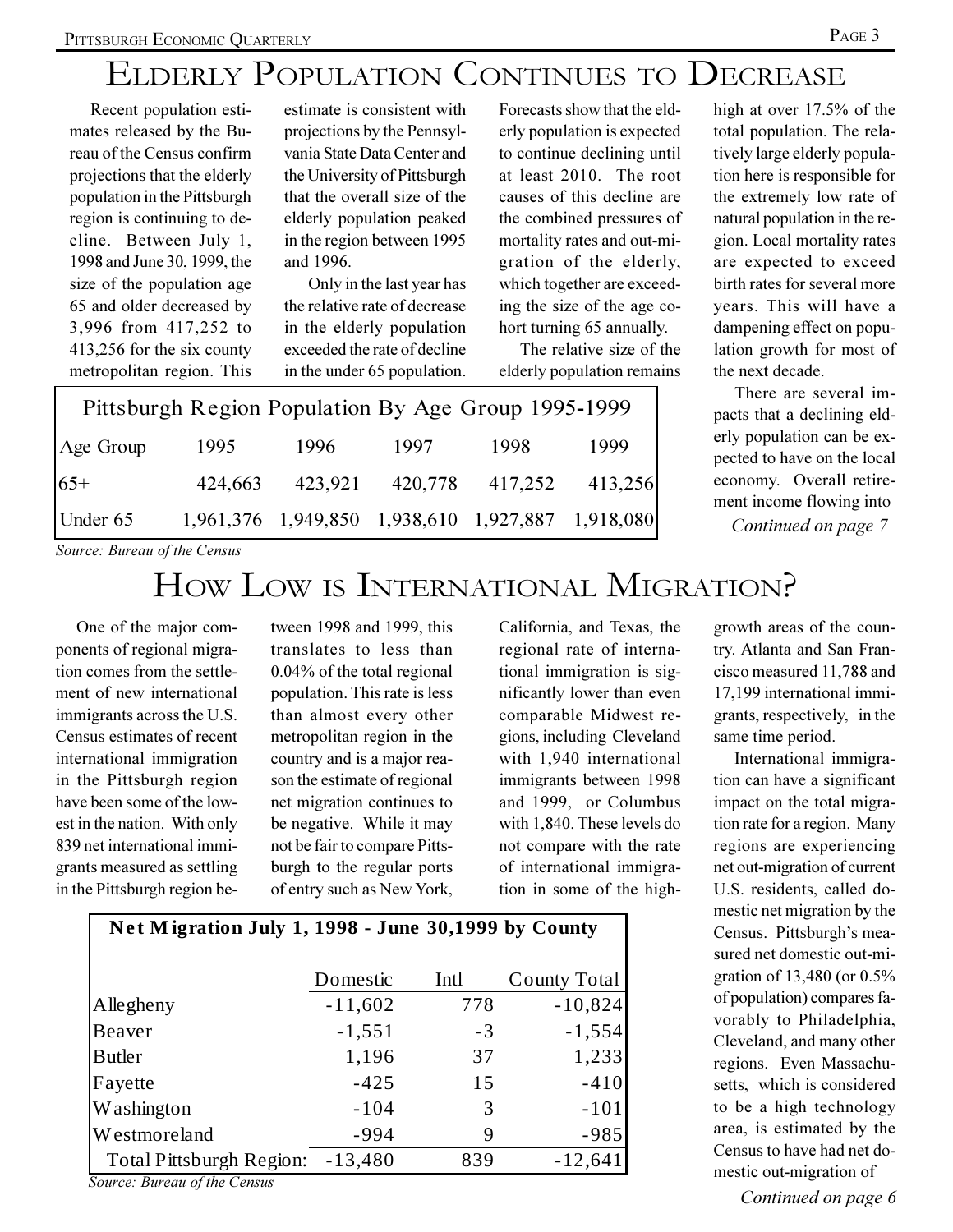| Pittsburgh Metropolitan Region Employment by Sector |         |         |         |         |         |         |            |         |         |         |         |         |
|-----------------------------------------------------|---------|---------|---------|---------|---------|---------|------------|---------|---------|---------|---------|---------|
|                                                     | 1999    |         |         |         |         |         |            |         | 2000    |         |         |         |
|                                                     | May     | June    | July    | Aug     | Sept    | Oct     | <b>Nov</b> | Dec     | Jan     | Feb     | Mar     | Apr     |
| Mining                                              | 4,300   | 4,300   | 4,300   | 4,300   | 4,200   | 4,100   | 4,100      | 4,500   | 4,500   | 4,400   | 4,500   | 4,500   |
| Construction                                        | 52,400  | 54,100  | 59,600  | 55,900  | 55,000  | 55,100  | 53,800     | 50,700  | 49,000  | 48,800  | 51,100  | 56,400  |
| Manufacturing                                       | 137,500 | 140,600 | 138,400 | 140,700 | 137,900 | 140,300 | 138,200    | 139,800 | 137,500 | 137,200 | 138,200 | 138,300 |
| Durable                                             | 97,900  | 100,600 | 98,700  | 100,600 | 98,100  | 100,200 | 98,300     | 99,800  | 97,700  | 97,500  | 98,400  | 98,200  |
| Non-durable                                         | 39,600  | 39,600  | 39,700  | 39,800  | 39,800  | 39,900  | 39,900     | 40,000  | 39,700  | 39,700  | 39,800  | 40,100  |
| <b>TPU</b>                                          | 69,600  | 69,500  | 67,900  | 67,700  | 69,000  | 69,800  | 69,800     | 70,000  | 69,300  | 69,100  | 69,100  | 69,100  |
| Trade                                               | 260,100 | 263,000 | 260,900 | 261,100 | 259,100 | 260,900 | 264,500    | 267,800 | 256,700 | 255,600 | 256,600 | 257,600 |
| <b>FIRE</b>                                         | 66,700  | 67,300  | 67,400  | 67,300  | 66,700  | 66,400  | 66,800     | 67,000  | 66,800  | 67,000  | 67,100  | 67,400  |
| <b>Services</b>                                     | 391,300 | 391,800 | 390,300 | 388,200 | 391,100 | 391,700 | 391,300    | 389,500 | 382,200 | 384,300 | 386,400 | 393,300 |
| Government                                          | 125,400 | 122,900 | 114,200 | 112,400 | 120,100 | 124,200 | 125,600    | 124,600 | 122,000 | 124,800 | 126,000 | 126,500 |

Source: PA Deptartment of Labor and Industry, Pennsulvania Labor Market Information Database System (PALMIDS)

## EMPLOYMENT CHANGES IN 1999

Service industries continued to expand in the region and represented the single largest growth sector in 1999. Over 35% of new jobs were created in the service sector alone. While this is a significant part of employment growth in the region, the service sector has typically been an even bigger part of employment growth over the course of the 1990s. Between 1990 and 1999, over 56% of all net new jobs came directly from the service sector.

Wholesale and retail trade sector jobs have been the second strongest growth sector in recent years. The biggest difference between 1999 and the rest of the 1990s was the impact of construction industry employment on overall regional employment growth. Construction employment grew at a rate of over 9% in 1999, compared to an overall employment growth rate of only 1.3% (see related story on page 5). The result was that construction employment constituted a far larger part of employment growth than has been typical.

Manufacturing had essentially no growth in 1999, both beginning and ending the year at 137,500 jobs. While manufacturing is not contributing to job growth, it is also no longer decreasing. The long-term decline in manufacturing jobs in the region slowed and has nearly stopped in the mid-1990s. Since 1996, overall manufacturing employment has been relatively stable.

The national economic expansion has boosted national economic output and demand on manufacturing. With the steel industry reported to be operating at near capacity levels in the U.S., it seems unlikely that there will be a major dropoff in manufacturing employment in the near term.

| <b>Pittsburgh Region Construction Industry Employment</b> |               |        |                             |        |          |               |                |          |           |        |
|-----------------------------------------------------------|---------------|--------|-----------------------------|--------|----------|---------------|----------------|----------|-----------|--------|
| Seasonal High/Low<br>% Change                             |               |        |                             |        |          |               | Recent M onths |          |           |        |
| Sub-Industry                                              | $Jan-98$      | Jul-98 | $Jan-99$                    | Jul-99 | $Jan-00$ | $7/98 - 7/99$ | $1/99 - 1/00$  | $Feb-00$ | $M$ ar-00 | Apr-00 |
| General Building                                          | 10.400        | 12.800 | 11.200                      | 14.200 | 12,000   | 10.9%         | 7.1%           | 11.600   | 12.300    | 13,100 |
| Heavy Construction                                        | 6.000         | 9.000  | 6,100                       | 10.200 | 7,100    | 13.3%         | 16.4%          | 7.200    | 7.900     | 9,900  |
| Special Trades                                            | 26.100        |        | 32.100 27.100 35.200 29.900 |        |          | 9.7%          | 10.3%          | 30,000   | 30,900    | 33,400 |
|                                                           | Total: 42.500 | 53,900 | 44,900                      | 59,600 | 49.000   | 10.6%         | 9.1%           | 48.800   | 51,100    | 56,400 |

Source: PA Deptartment of Labor and Industry, Pennsulvania Labor Market Information Database System (PALMIDS)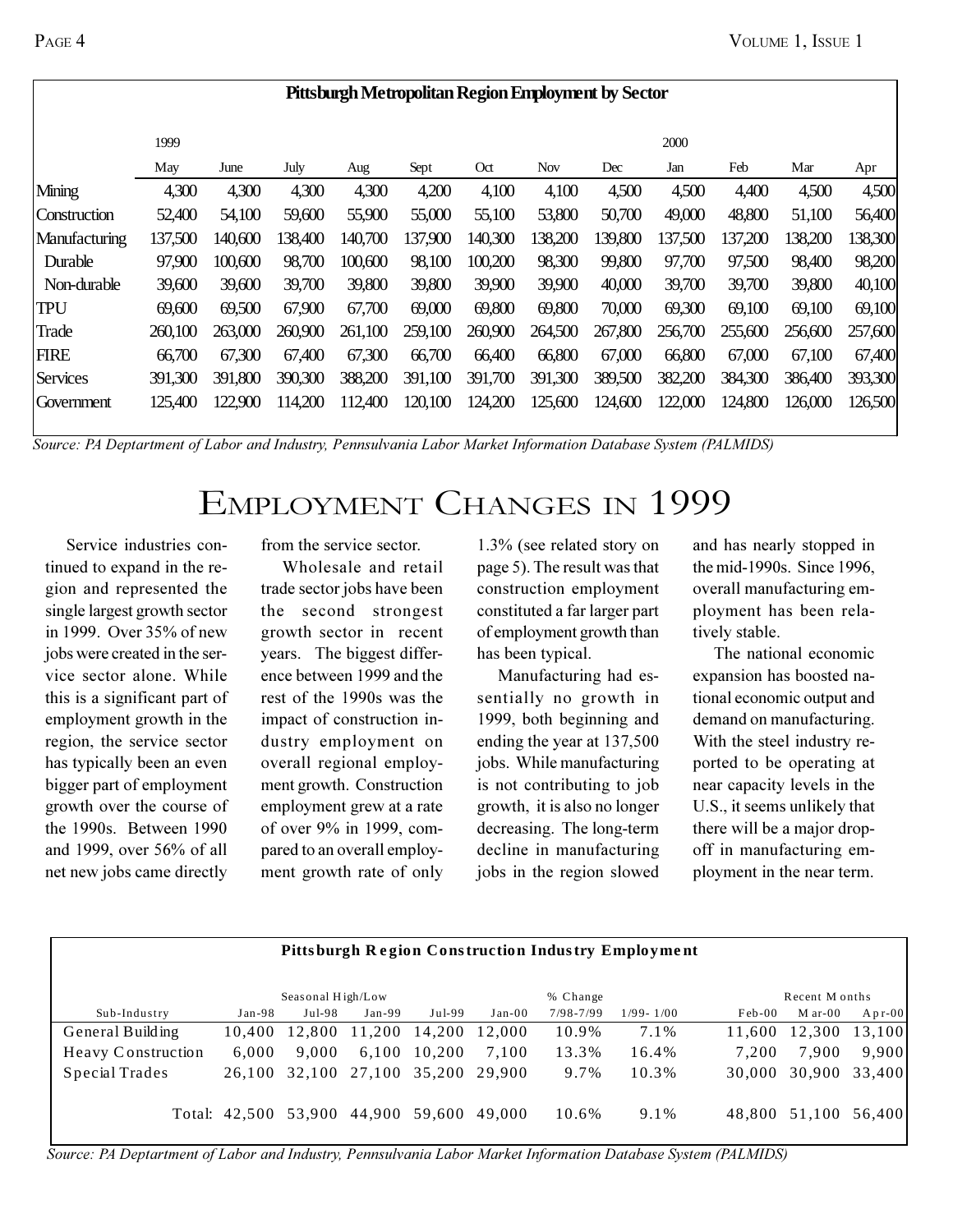

### **CONSTRUCTION EMPLOYMENT SURGES**

Construction sector employment continued to expand locally at a rate far in excess of overall job creation here. At an annual rate, construction employment in the employment region expanded by over 9% between January 1999 and January 2000. A more telling measure may be in the comparison of peak summer months when construction employment is highest. Between July 1998 and July 1999, the rate of construction job growth exceeded 10.6%. This has had a direct impact on the local economy with over 25% of all new growth accounted for by the construction sector alone. This is almost 2.5 times the share of new jobs that were accounted for by the construction industry on average during the 1990s.

Employment growth is a double edged sword when forecasting the future of the local economy. Construction projects are themselves temporary, as is the employment they generate. At the same time, new construction results from new investment in the region and is an important leading indicator of future growth.

The level of employment generated by a particular project varies a great deal.

As a broad measure, one person-year of construction employment is generated for each \$100,000 of construction spending. The full-time jobs that will be generated once a project is completed can only be determined from the details of each project.

Mid-winter employment in construction for the region is higher now that it has been in a decade. The combined factors of a mild winter and several ongoing large projects, including two stadiums and new operations centers for both PNC Bank and Mellon Bank, were some of the main causes for the high winter employment in the construction industry this year. One indication of this is that between January 1999 and January 2000, Heavy Construction employment grew by over 16%.

For the immediate future. the outlook for construction employment is positive. There are indications from local unions that in fact there does not exist a local labor force necessary to match the workforce expansion in projects already underway. The demand for local construction jobs has probably exhausted the local labor supply with particular shortages in skilled occupations.

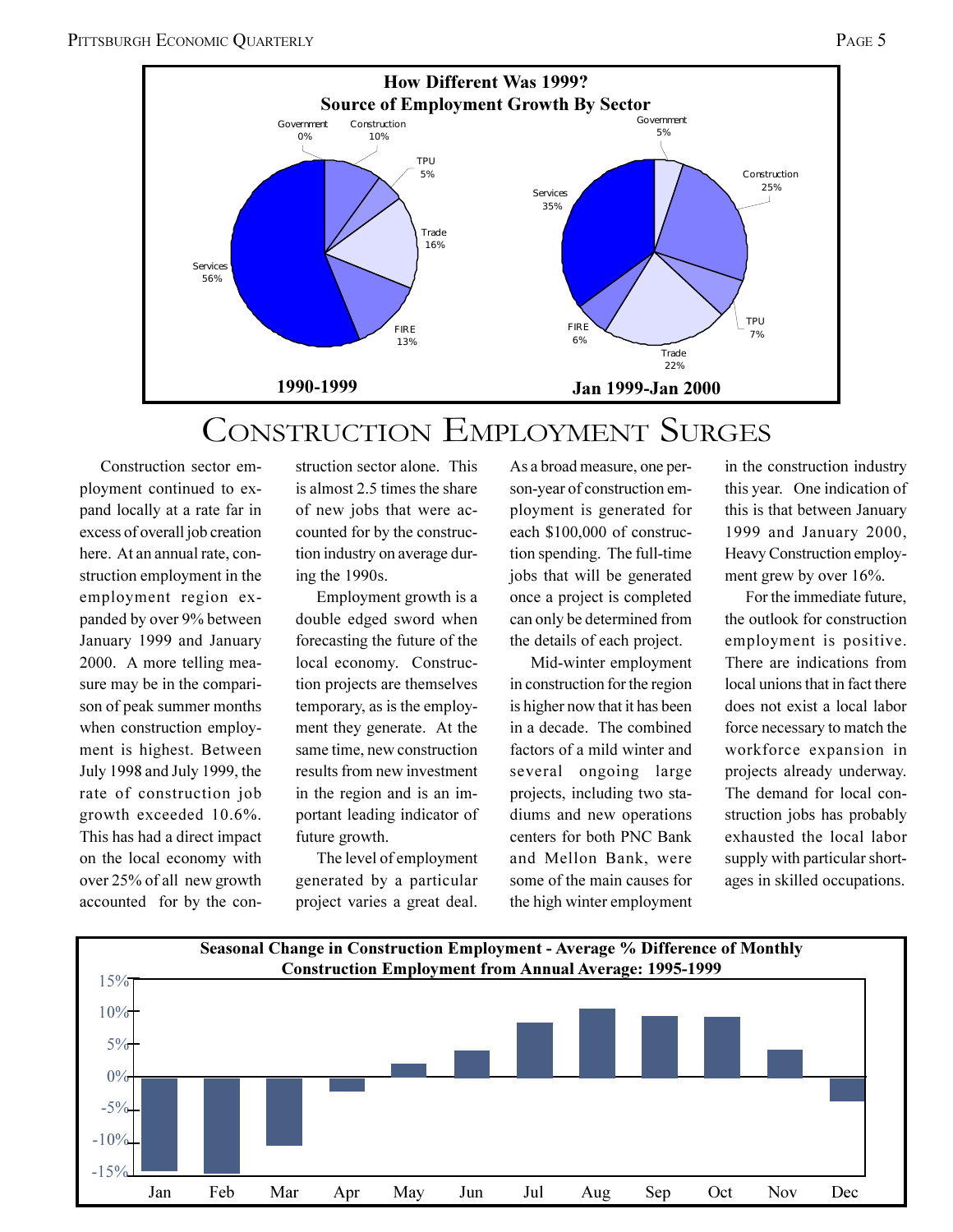Preliminary unemployment rates for the Pittsburgh region dropped to a seasonally adjusted 3.7% in April. This represents the lowest seasonally adjusted level of employment in three decades. All individual counties in the region had significantly lower unemployment rates compared to April 1999, with Beaver County having the largest drop.

Low unemployment rates may be surprising when compared to the low overall rate of employment growth in the region measured at 1.3% in 1999.

| <b>Regional Unemployment Rates By County</b> |               |                             |                     |     |        |  |  |  |  |  |
|----------------------------------------------|---------------|-----------------------------|---------------------|-----|--------|--|--|--|--|--|
|                                              | Recent Months |                             | <b>Recent Years</b> |     |        |  |  |  |  |  |
|                                              |               | Apr-00 Mar-00 Apr-99 Apr-98 |                     |     | Apr-97 |  |  |  |  |  |
| Allegheny                                    | 3.2           | 3.7                         | 3.7                 | 4.0 | 4.5    |  |  |  |  |  |
| Beaver                                       | 3.7           | 4.3                         | 4.9                 | 4.6 | 5.1    |  |  |  |  |  |
| <b>Butler</b>                                | 3.4           | 4.3                         | 4.0                 | 4.3 | 5.1    |  |  |  |  |  |
| Fayette                                      | 6.1           | 7.7                         | 7.0                 | 6.9 | 8.9    |  |  |  |  |  |
| Washington                                   | 4.0           | 5.0                         | 4.9                 | 5.0 | 5.5    |  |  |  |  |  |
| Westmoreland                                 | 4.2           | 5.1                         | 4.8                 | 5.0 | 5.5    |  |  |  |  |  |
| Pittsburgh MSA                               | 3.6           | 4.3                         | 4.3                 | 4.4 | 5.0    |  |  |  |  |  |
| <b>United States</b>                         | 3.9           | 4.1                         | 4.3                 | 4.3 | 5.0    |  |  |  |  |  |

Source: PA Dept. of Labor and Industry

#### Continued from page 3

 $8,656$  in the last reported year. The difference is that Massachusetts also attracted 14,939 international immigrants in the same period, which more than made up for the loss from domestic migration. In many ways, it is the complete lack of international migration that is a major cause of the continuing negative migration rate in total for the region.

The extremely low level of international immigration in the Pittsburgh region is surprising in many ways. There is a rich ethnic diversity in Pittsburgh that is derived from significant international immigration. However, the ethnic groups

that are strongest here arrived early in the 20<sup>th</sup> Century, if not earlier. Recent U.S. immigration has been predominantly Hispanic, which Pittsburgh has never attracted in any significant numbers.

International Migration

Low international immigration is also surprising when the demographics of local institutions of higher education are examined. Local universities have several thousand international students studying here at any given time. It is important to note that students here on the most common forms of educational visas are not counted at all in the international immigration numbers computed by the Census. Since stuEmployment growth is only one factor that affects the regional unemployment rate. Out-migration of workers tightens the local labor supply which would push down unemployment even if employment growth were stagnant.

The region's non seasonally adjusted unemployment rate reached a 30year low of 3.5% in December 1999. As employment expands heading into summer, it can be expected that the overall unemployment rate will continue to decrease. The regional construction industry alone has increased employment an average of 11,000 between January and July each year since 1995. If employment growth is comparable this year, the summer months will likely see a new multi- decade low unemployment rates for the region.

Strong labor demand in the region will have a bigger impact on counties with the highest unemployment levels. As regional unemployment levels decrease, one consequence is that the disparity in economic conditions across counties will continue to converge. In April 1997, the difference between the highest and lowest county unemployment levels in the region was 4.4% compared to 2.9% in April 2000.

dents here are considered temporary residents, they do not get considered as migrants to the region.

Some foreign students here do convert their visa status and become permanent residents of the United States. This group should be counted as new immigrants and are counted in the international immigrant data each year. The measurement of this population is dependent on the processing of visa applications and reporting by the Bureau of Immigration and Naturalization Services (INS). A possible issue that could be distorting this particular data is the backlog on permanent residency applications at the INS. While

people are awaiting a change in their visa status, they will not be included in annual population estimates until the paperwork is completed. Taking into account the delay in INS procedures it is unlikely that any significant changes in the flow of international immigration which has occurred in the last several years would yet show up in current migration data.

The actual computation of total international immigration is made even more difficult by the lack of exact numbers for illegal immigration. However, there is little evidence that Pittsburgh is a major destination of illegal immigrants.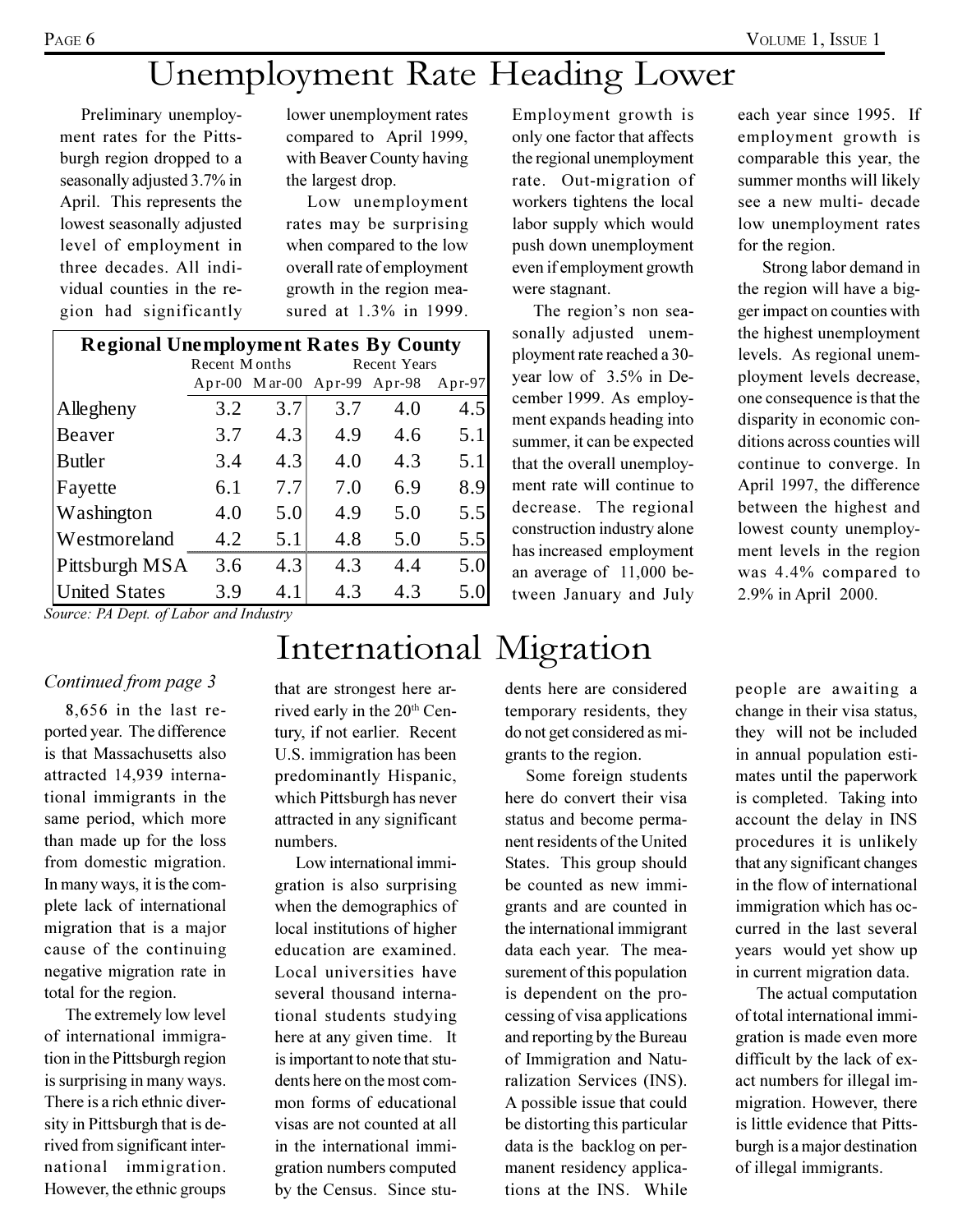

## Elderly Population Decreasing

#### Continued from page 3

the region will likely fall by several billion dollars before the end of the decade. The strength of local labor demand may mitigate the overall impact on the local economy, but the service and trade industries that most directly service the elderly can be expected to see significant decreases in revenues and employment. To a degree, this will free up workers for industries that are currently experiencing labor shortages. This will only be true for workers and skills that can easily be transferred to other industries.

The decline in the local elderly population puts Pittsburgh in a unique situation among regions in the U.S. Overall, the national elderly population is increasing as the large baby boom population begins to reach retirement age over the next decade. The largescale out-migration that occurred here in the 1980s was very age-specific and did not affect as much the older age cohorts in the local population. What the region was left with was a much smaller baby-boom age cohort than is typical across the country.